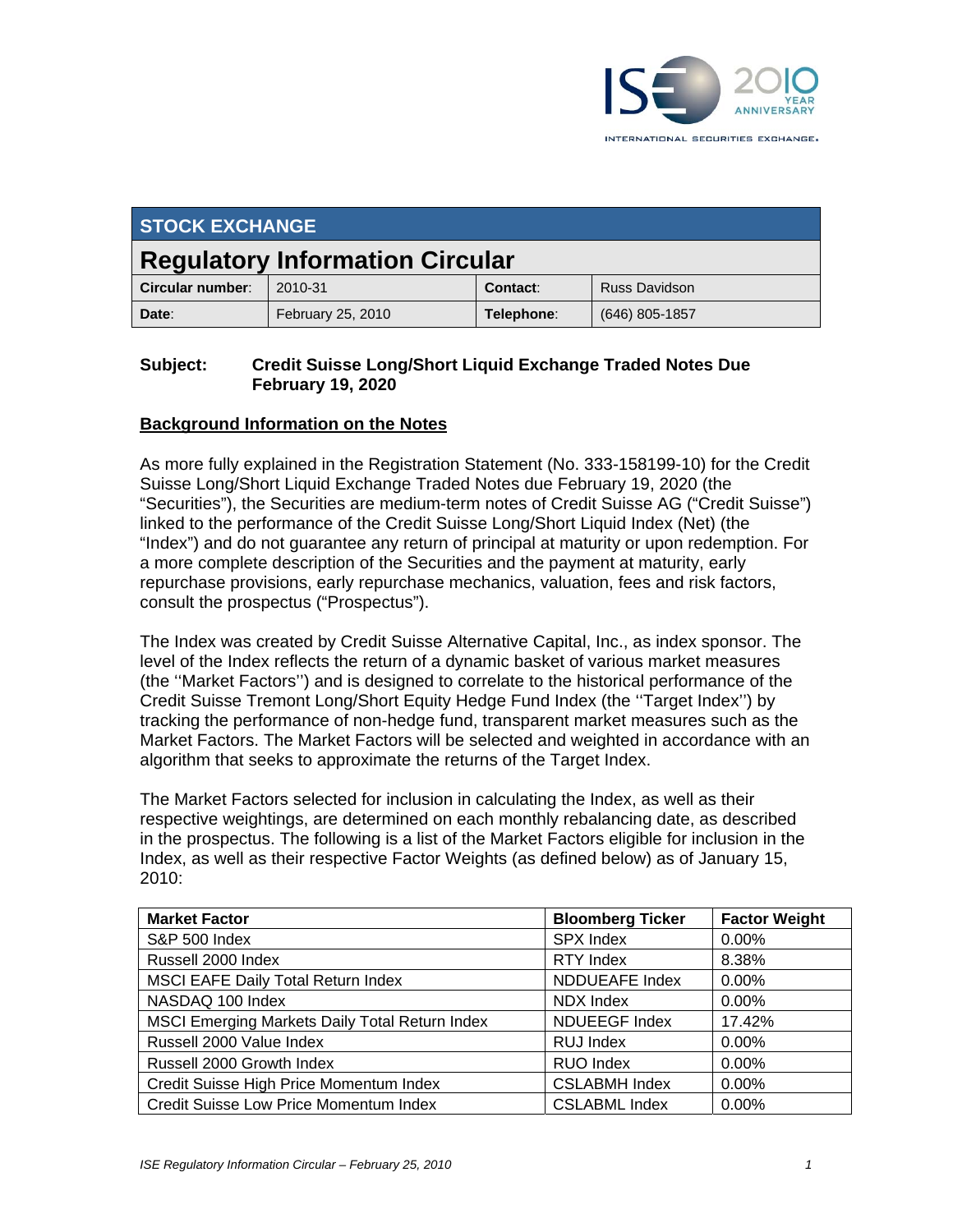

| AMEX Consumer Discretionary Select Sector Index  | <b>IXY Index</b> | 0.00%     |
|--------------------------------------------------|------------------|-----------|
| <b>AMEX Technology Select Sector Index</b>       | <b>IXT Index</b> | 0.00%     |
| <b>AMEX Consumer Staples Select Sector Index</b> | <b>IXR Index</b> | 0.00%     |
| <b>AMEX Energy Select Sector Index</b>           | IXE Index        | 0.00%     |
| <b>AMEX Financial Select Sector Index</b>        | IXM Index        | 0.00%     |
| <b>AMEX Health Care Select Sector Index</b>      | <b>IXV Index</b> | 0.00%     |
| <b>AMEX Industrial Select Sector Index</b>       | <b>IXI Index</b> | $-11.08%$ |
| <b>AMEX Materials Select Sector Index</b>        | <b>IXB Index</b> | 0.00%     |
| <b>AMEX Utilities Select Sector Index</b>        | <b>IXU Index</b> | $0.00\%$  |

If the Note has not previously been repurchased by Credit Suisse, at maturity the investor will receive a cash payment equal to the principal amount of the Note times the index factor on the final valuation date times the fee factor on the final valuation date.

### **Valuation of the Notes**

According to the Prospectus, an intraday "Indicative Note Value" meant to approximate the intrinsic economic value of the ETN will be published as noted below:

#### **Principal Risks**

The Notes are unsecured indebtedness of Credit Suisse AG and are not secured debt. The Notes are riskier than ordinary unsecured debt securities. Additional risks are disclosed in the Prospectus.

#### **Delivery of a Prospectus**

Equity Electronic Access Members ("Equity EAMs") are advised to consult the "Supplemental Plan of Distribution" in the Prospectus regarding prospectus delivery requirements.

#### **Exchange Rules Applicable to Trading in the Notes**

The Notes are considered equity securities, thus rendering trading in the Shares subject to the Exchange's existing rules governing the trading of equity securities.

## **Trading Hours**

Trading in the Notes on ISE is on a UTP basis and is subject to ISE equity trading rules. The Notes will trade from 8:00 a.m. until 8:00 p.m. Eastern Time. Equity EAMs trading the Notes during the Extended Market Sessions are exposed to the risk of the lack of the calculation or dissemination of underlying index value or intraday indicative value ("IIV"). For certain derivative securities products, an updated underlying index value or IIV may not be calculated or publicly disseminated in the Extended Market hours. Since the underlying index value and IIV are not calculated or widely disseminated during Extended Market hours, an investor who is unable to calculate implied values for certain derivative securities products during Extended Market hours may be at a disadvantage to market professionals.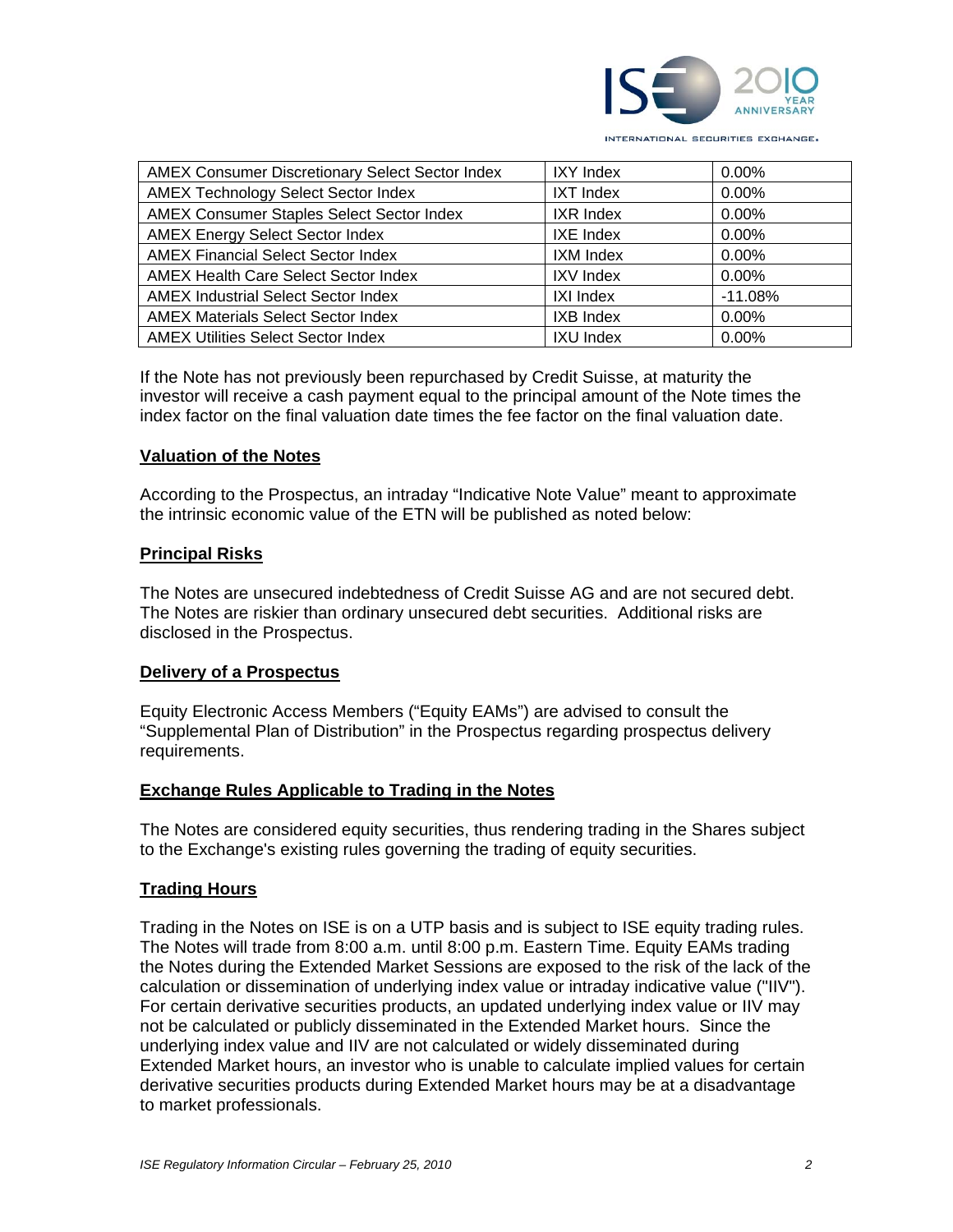

## **Trading Halts**

ISE will halt trading in the Notes in accordance with ISE Rule 2101(a)(2)(iii). The grounds for a halt under this Rule include a halt by the primary market because it stops trading the Notes and/or a halt because dissemination of the IIV or applicable currency spot price has ceased, or a halt for other regulatory reasons. In addition, ISE will stop trading the Notes if the primary market de-lists the Notes.

## **Suitability**

Trading in the Notes on ISE will be subject to the provisions of ISE Rule 2123(l). Members recommending transactions in the Shares to customers should make a determination that the recommendation is suitable for the customer. In addition, members must possess sufficient information to satisfy the "know your customer" obligation that is embedded in ISE Rule 2123(l).

Equity EAMs also should review FINRA Notice to Members 03-71 for guidance on trading these products. The Notice reminds members of their obligations to: (1) conduct adequate due diligence to understand the features of the product; (2) perform a reasonable-basis suitability analysis; (3) perform customer-specific suitability analysis in connection with any recommended transactions; (4) provide a balanced disclosure of both the risks and rewards associated with the particular product, especially when selling to retail investors; (5) implement appropriate internal controls; and (6) train registered persons regarding the features, risk and suitability of these products.

## **Exemptive, Interpretive and No-Action Relief Under Federal Securities Regulations**

The Securities and Exchange Commission has issued no-action relief from certain provisions of and rules under the Securities Exchange Act of 1934 (the "Exchange Act") regarding trading in Deutsche Bank AG Exchange Traded Notes (SEC Letter dated October 17, 2007) for securities with structures similar to that of the securities described herein (the "Letter"). Credit Suisse represents that it is relying upon the Letter. As what follows is only a summary of the relief outlined in the Letter. The Exchange also advises interested Equity EAMs to consult the Letters for more complete information regarding the matters covered therein.

## **Regulation M Exemptions**

Generally, Rules 101 and 102 of Regulation M prohibit any "distribution participant" and its "affiliated purchasers" from bidding for, purchasing, or attempting to induce any person to bid for or purchase any security which is the subject of a distribution until after the applicable restricted period, except as specifically permitted in Regulation M. The provisions of the Rules apply to underwriters, prospective underwriters, brokers, dealers, and other persons who have agreed to participate or are participating in a distribution of securities.

The Letters state that the SEC Division of Trading and Markets will not recommend enforcement action under Rule 101 of Regulation M against persons who may be deemed to be participating in a distribution of the notes to bid for or purchase the notes during their participation in such distribution.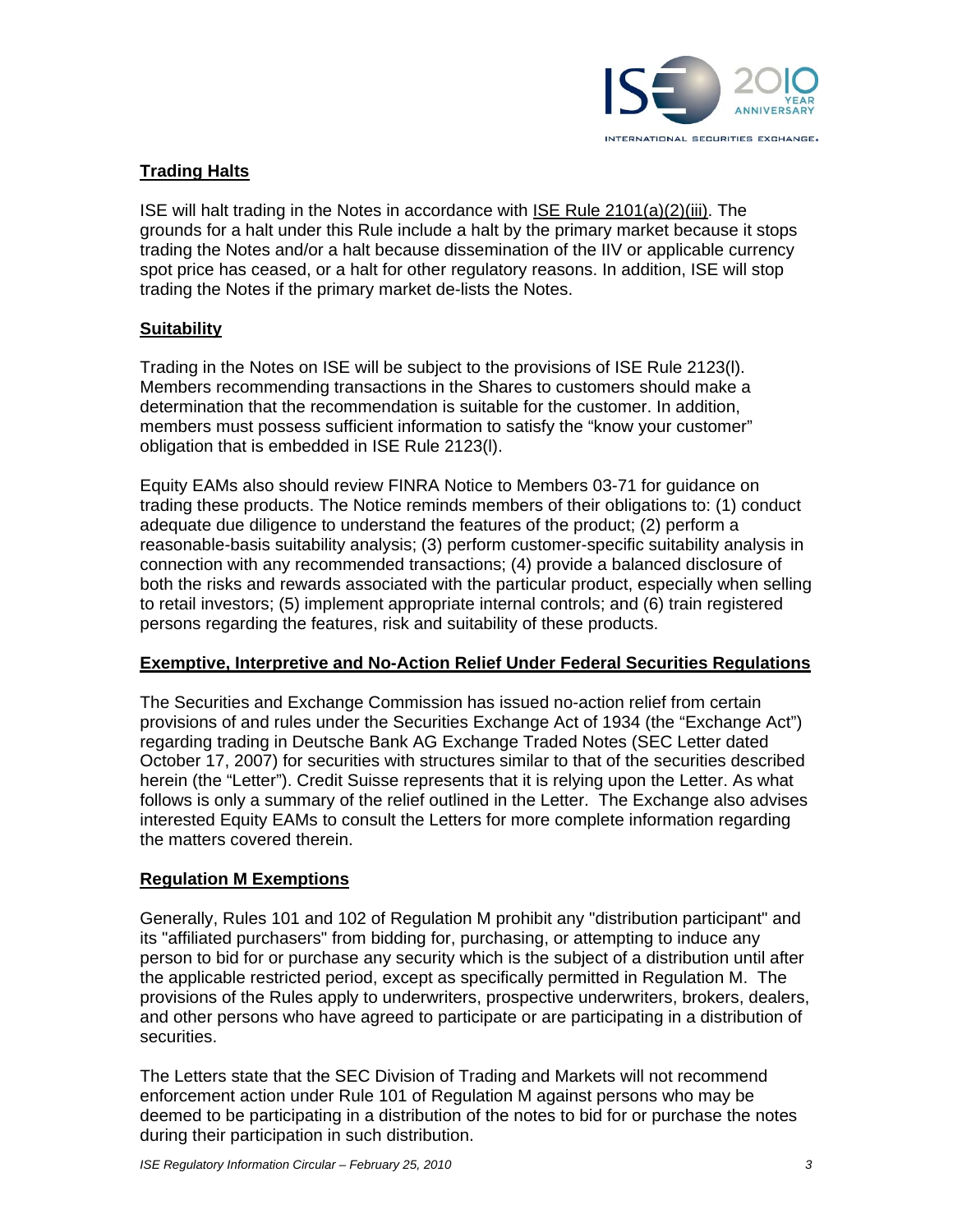

Rule 102 of Regulation M prohibits issuers, selling security holders, or any affiliated purchaser of such person from bidding for, purchasing, or attempting to induce any person to bid for or purchase a covered security during the applicable restricted period in connection with a distribution of securities affected by or on behalf of an issuer or selling security holder. Rule 100 of Regulation M defines "distribution" to mean any offering of securities that is distinguished from ordinary trading transactions by the magnitude of the offering and the presence of special selling efforts and selling methods.

The Letters state that the SEC Division of Trading and Markets will not recommend enforcement action under Rule 102 of Regulation M, thus permitting the Issuer and its affiliated purchasers to redeem the ETNs.

## **Section 11(d)(1); SEC Rules 11d1-1 and 11d1-2**

Section 11(d)(1) of the Act generally prohibits a person who is both a broker and a dealer from effecting any transaction in which the broker-dealer extends credit to a customer on any security which was part of a new issue in the distribution of which he participated as a member of a selling syndicate or group within thirty days prior to such transaction.

The Letters state that the SEC Division of Trading and Markets will not recommend enforcement action under Section 11(d)(1) of the Exchange Act against broker-dealers who treat the notes, for purposes of Rule 11d1-2, as "securities issued by a registered open-end investment company as defined in the Investment Company Act" and thereby, extend credit or maintain or arrange for the extension or maintenance of credit on the notes that have been owned by the persons to whom credit is provided for more than 30 days, in reliance on the exemption contained in the rule.

**This Regulatory Information Circular is not a statutory Prospectus. Equity EAMs should consult the Trust's Registration Statement, SAI, Prospectus and the Fund's website for relevant information.**